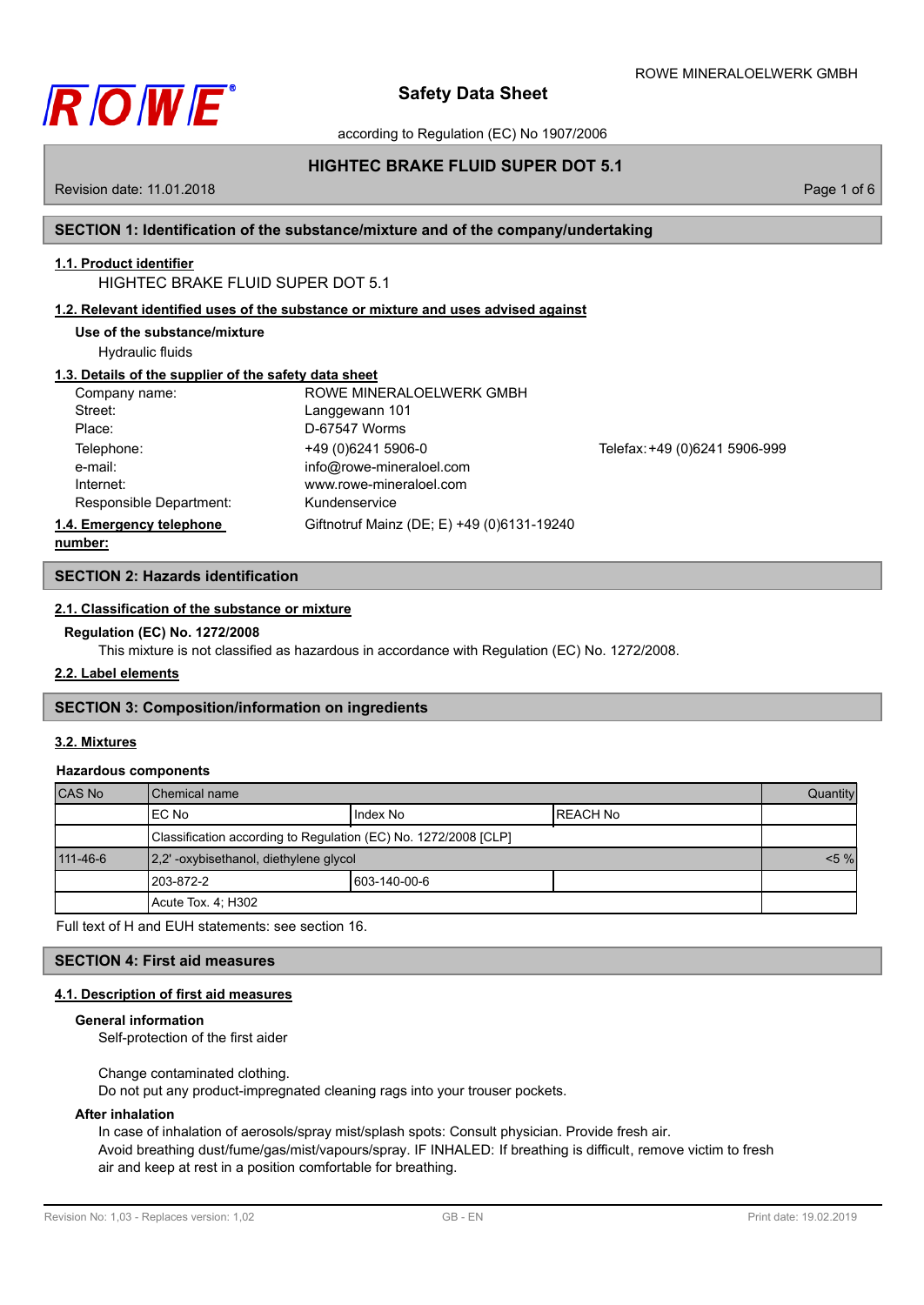

according to Regulation (EC) No 1907/2006

## **HIGHTEC BRAKE FLUID SUPER DOT 5.1**

Revision date: 11.01.2018 Page 2 of 6

## **After contact with skin**

After contact with skin, take off immediately all contaminated clothing, and wash immediately with plenty of water and soap.

If skin irritation or rash occurs: Get medical advice/attention.

### **After contact with eyes**

Rinse immediately carefully and thoroughly with eye-bath or water. Consult an ophthalmologist.

#### **After ingestion**

Call a physician immediately.

## **SECTION 5: Firefighting measures**

#### **5.1. Extinguishing media**

## **Suitable extinguishing media**

Carbon dioxide (CO2). Dry extinguishing powder. alcohol resistant foam. Water spray.

## **5.2. Special hazards arising from the substance or mixture**

Special exposure hazards arising from the substance itself, combustion products, resulting gases:

CO, NOx

## **5.3. Advice for firefighters**

In case of fire: Wear self-contained breathing apparatus.

#### **SECTION 6: Accidental release measures**

## **6.1. Personal precautions, protective equipment and emergency procedures**

Provide adequate ventilation. Wear suitable protective clothing.

## **6.2. Environmental precautions**

Do not allow to enter into surface water or drains.

## **6.3. Methods and material for containment and cleaning up**

Absorb with liquid-binding material (e.g. sand, diatomaceous earth, acid- or universal binding agents). Treat the recovered material as prescribed in the section on waste disposal.

## **SECTION 7: Handling and storage**

## **7.1. Precautions for safe handling**

#### **Advice on safe handling**

No special handling instructions are necessary.

## **Advice on protection against fire and explosion**

Keep away from combustible material.

#### **7.2. Conditions for safe storage, including any incompatibilities**

#### **Requirements for storage rooms and vessels**

Keep container tightly closed and dry.

## **SECTION 8: Exposure controls/personal protection**

## **8.1. Control parameters**

#### **Exposure limits (EH40)**

| CAS No   | Substance         | ppm | mq/m <sup>3</sup> | fibres/mll | Category  | Origin |
|----------|-------------------|-----|-------------------|------------|-----------|--------|
| 111-46-6 | 2,2'-Oxydiethanol | 23  | 101               |            | TWA (8 h) | WEL    |

### **8.2. Exposure controls**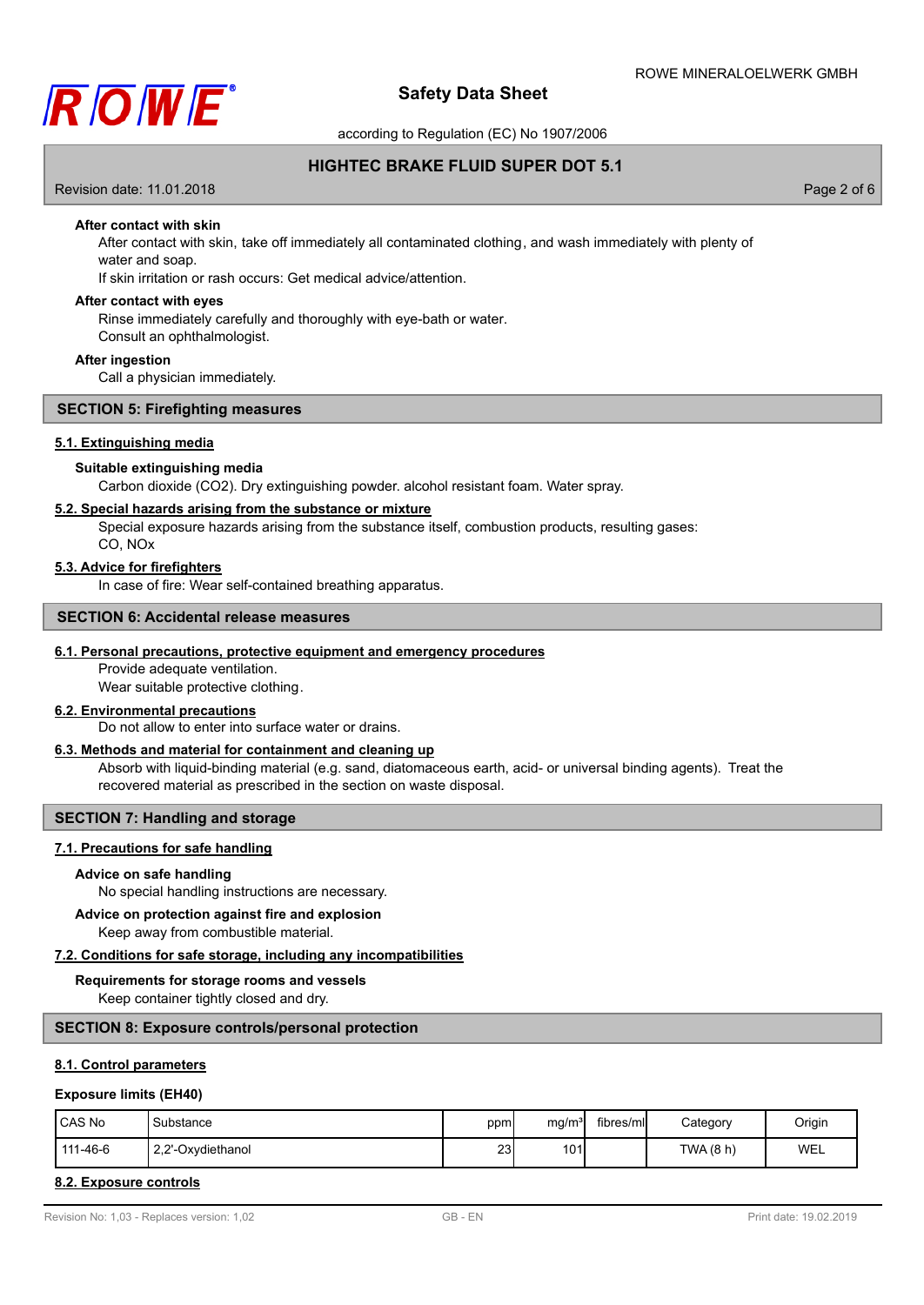

according to Regulation (EC) No 1907/2006

## **HIGHTEC BRAKE FLUID SUPER DOT 5.1**

Revision date: 11.01.2018 Page 3 of 6

## **Protective and hygiene measures**

Change contaminated clothing. Wash hands before breaks and after work. When using do not eat or drink. Avoid contact with skin and eyes.

## **Eye/face protection**

Wear eye/face protection.

#### **Hand protection**

The quality of the protective gloves resistant to chemicals must be chosen as a function of the specific working place concentration and quantity of hazardous substances. NBR (Nitrile rubber).; 0,4mm; 30min Butyl rubber.; 0,7mm; 480min

## **Respiratory protection**

If technical exhaust or ventilation measures are not possible or insufficient , respiratory protection must be worn. full mask (DIN EN 136).

Further regulations, limitations and legal requirements: National regulations, Regulatory information, EU legislation

## **SECTION 9: Physical and chemical properties**

## **9.1. Information on basic physical and chemical properties**

| Colour:<br>Odour: | Physical state:                                | liquid<br>light yellow<br>characteristic |                                       |                         |
|-------------------|------------------------------------------------|------------------------------------------|---------------------------------------|-------------------------|
|                   |                                                |                                          |                                       | <b>Test method</b>      |
|                   | pH-Value (at 20 °C):                           |                                          |                                       | ca. 7-8 ASTM-D 1287     |
|                   | Changes in the physical state                  |                                          |                                       |                         |
|                   | Initial boiling point and boiling range:       |                                          |                                       | >260 °C ASTM D 1120     |
|                   | Setting point::                                |                                          |                                       | <b>ASTM-D 1177</b>      |
|                   | Flash point:                                   |                                          |                                       | >126 °C DIN EN ISO 2719 |
|                   | Lower explosion limits:                        |                                          | not determined                        |                         |
|                   | Upper explosion limits:                        |                                          | not determined                        |                         |
|                   | Ignition temperature:                          |                                          |                                       | >300 °C DIN 51794       |
|                   | Vapour pressure:<br>(at 20 $°C$ )              |                                          | $0,1$ hPa                             |                         |
|                   | Density (at 20 °C):                            |                                          | ca. 1,065 g/cm <sup>3</sup> DIN 51757 |                         |
|                   | Water solubility:<br>(at 20 $°C$ )             |                                          | completely miscible                   |                         |
|                   | Solubility in other solvents<br>not determined |                                          |                                       |                         |
|                   | Partition coefficient:                         |                                          | not applicable                        |                         |
|                   | Viscosity / kinematic:<br>(at 20 $°C$ )        |                                          | ca. 12,5 mm <sup>2</sup> /s DIN 51562 |                         |
|                   | Vapour density:                                |                                          | not determined                        |                         |
|                   | Evaporation rate:                              |                                          | not determined                        |                         |
|                   | 9.2. Other information                         |                                          |                                       |                         |
|                   | Solid content:                                 |                                          | 0                                     |                         |
|                   | The product is hygroscopic.                    |                                          |                                       |                         |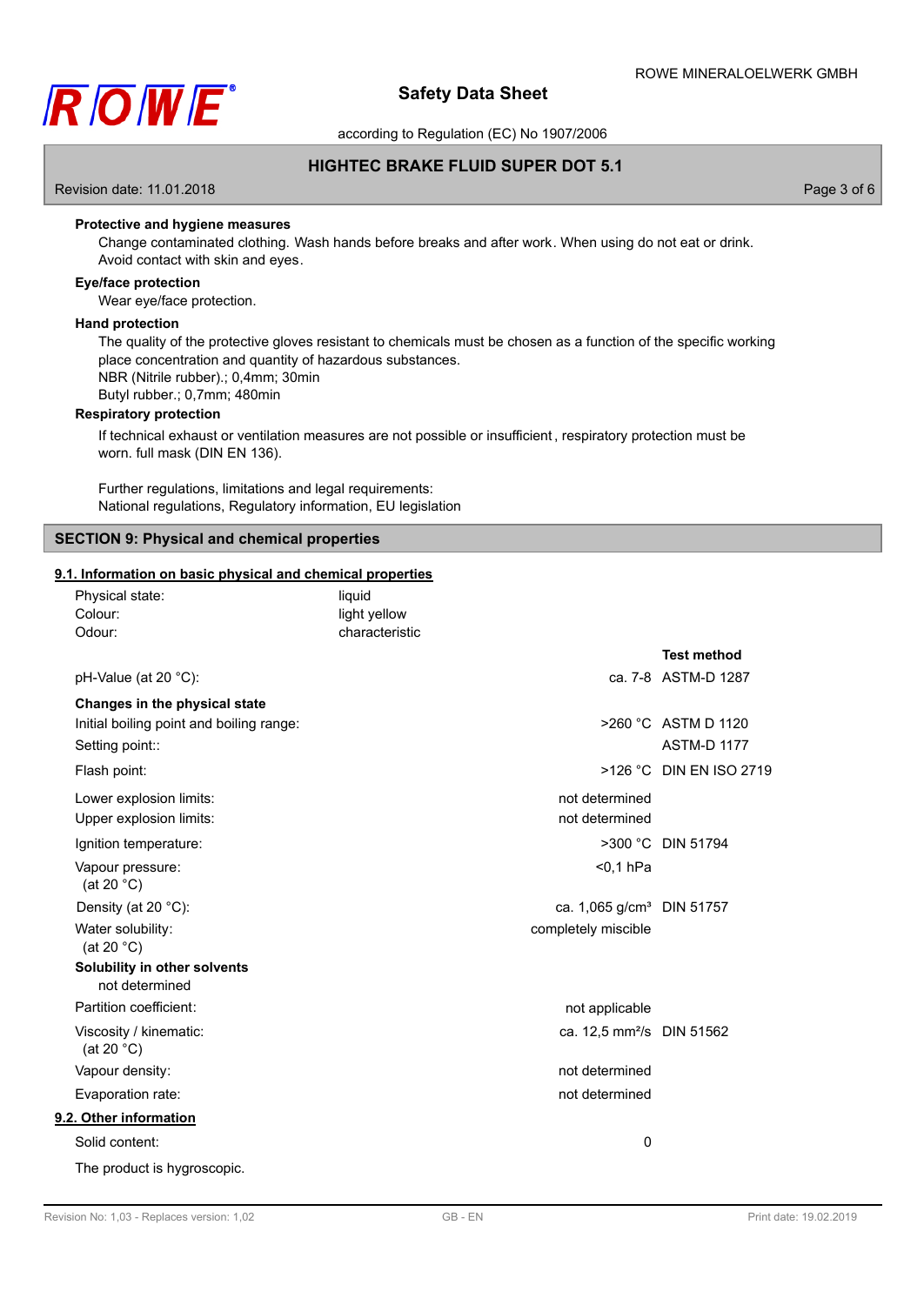

according to Regulation (EC) No 1907/2006

## **HIGHTEC BRAKE FLUID SUPER DOT 5.1**

Revision date: 11.01.2018 **Page 4 of 6** and 2011 **Page 4 of 6** and 2012 **Page 4 of 6** and 2012 **Page 4 of 6** and 2012 **Page 4 of 6** 

## **SECTION 10: Stability and reactivity**

## **10.2. Chemical stability**

Onset of decomposition at elevated temperatures (~360°C)

## **10.3. Possibility of hazardous reactions**

This product is stable under normal conditions. Hazardous reactions are unlikely.

## **10.4. Conditions to avoid**

none **10.5. Incompatible materials**

none

## **10.6. Hazardous decomposition products**

No hazardous decomposition products known.

## **SECTION 11: Toxicological information**

## **11.1. Information on toxicological effects**

#### **Acute toxicity**

not determined

| CAS No   | <b>Chemical name</b>                  |                                    |                |        |        |
|----------|---------------------------------------|------------------------------------|----------------|--------|--------|
|          | Exposure route                        | <b>I</b> Dose                      | <b>Species</b> | Source | Method |
| 111-46-6 | 2,2'-oxybisethanol, diethylene glycol |                                    |                |        |        |
|          | oral                                  | <b>ATE</b><br>500<br>mg/kg         |                |        |        |
|          | dermal                                | 11890<br>LD <sub>50</sub><br>mg/kg | Rabbit         |        |        |

## **Irritation and corrosivity**

not determined

## **Sensitising effects**

not determined

#### **Carcinogenic/mutagenic/toxic effects for reproduction**

not determined

## **Additional information on tests**

The classification was carried out according to the calculation method of the Preparations Directive (1999/45/EC).

## **SECTION 12: Ecological information**

## **12.1. Toxicity**

Fischtox (Fish tox.) LD50: 250-350 mg/l (96h Goldorfe), DIN 38412 Part 15 Bakterientox (Tox of bacteria) EC50 >5 g/l, OECD 209

| <b>CAS No</b> | <b>Chemical name</b>                     |                        |                       |                 |                 |
|---------------|------------------------------------------|------------------------|-----------------------|-----------------|-----------------|
|               | Aquatic toxicity                         | Dose                   | [h]   [d] Species     | <b>I</b> Source | <b>I</b> Method |
| 111-46-6      | [2,2' -oxybisethanol, diethylene glycol] |                        |                       |                 |                 |
|               | Acute fish toxicity                      | LC50<br>>32000<br>mg/l | 96 hlGambusia affinis |                 |                 |

## **12.2. Persistence and degradability**

Product is biodegradable. (97% / 4d)

# **12.3. Bioaccumulative potential**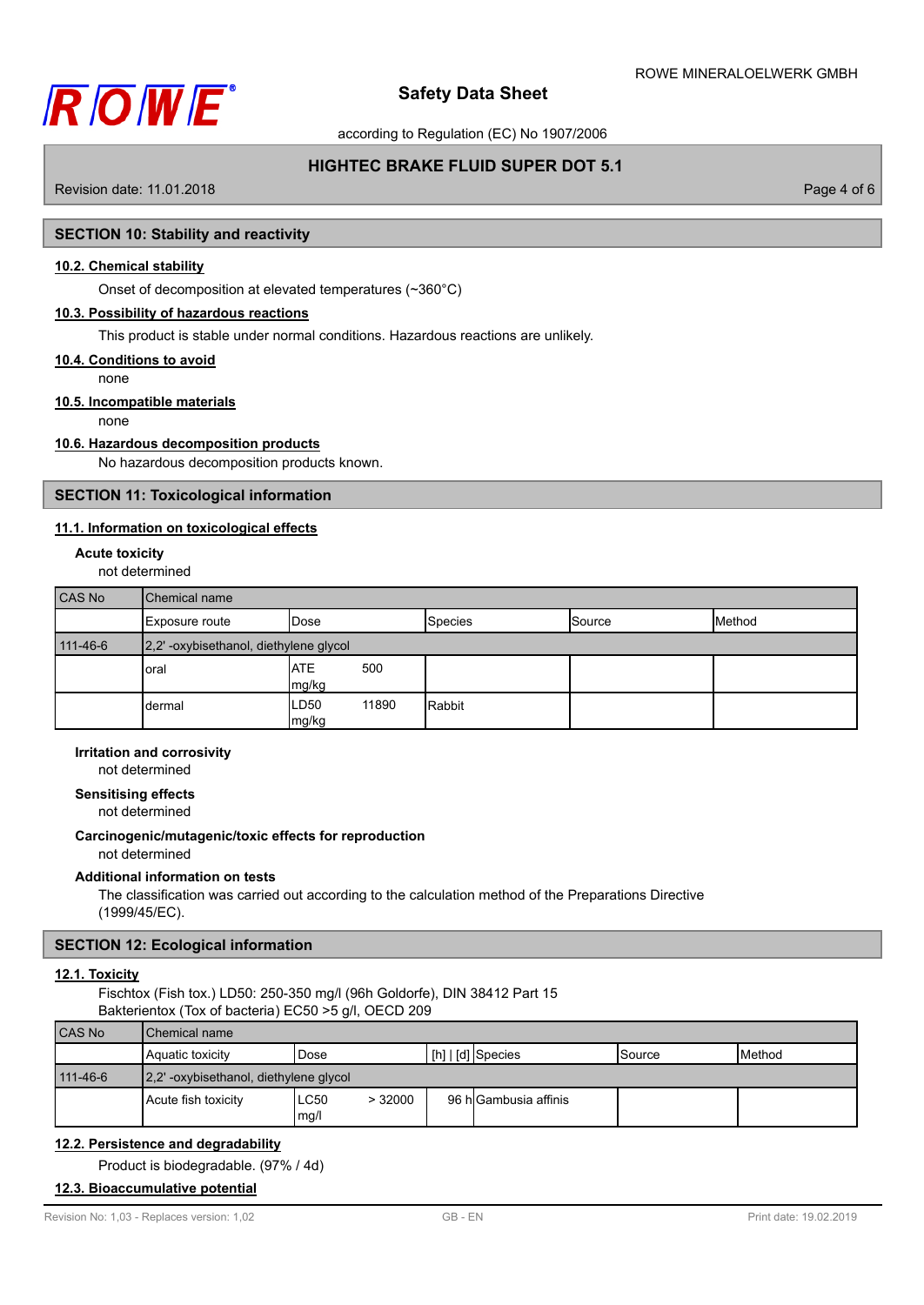

according to Regulation (EC) No 1907/2006

## **HIGHTEC BRAKE FLUID SUPER DOT 5.1**

Revision date: 11.01.2018 **Page 5 of 6** and 2011 **Page 12.01.2018** Page 5 of 6

### **Partition coefficient n-octanol/water**

| <b>ICAS No</b> | Chemical name                                         | Pow<br>Log                         |
|----------------|-------------------------------------------------------|------------------------------------|
| 111-46-6       | י הו<br>' -oxybisethanol,<br>diethylene glycol<br>ے۔ے | $.98(25^{\circ}\mathrm{C})$<br>- 1 |

## **Further information**

The classification was carried out according to the calculation method of the Preparations Directive (1999/45/EC).

## **SECTION 13: Disposal considerations**

#### **13.1. Waste treatment methods**

#### **Advice on disposal**

Send to a hazardous waste incinerator facility under observation of official regulations.

#### **Waste disposal number of waste from residues/unused products**

160113 WASTES NOT OTHERWISE SPECIFIED IN THE LIST; end-of-life vehicles from different means of transport (including off-road machinery) and wastes from dismantling of end-of-life vehicles and vehicle maintenance (except 13, 14, 16 06 and 16 08); brake fluids; hazardous waste

## **Waste disposal number of used product**

WASTES NOT OTHERWISE SPECIFIED IN THE LIST; end-of-life vehicles from different means of transport (including off-road machinery) and wastes from dismantling of end-of-life vehicles and vehicle maintenance (except 13, 14, 16 06 and 16 08); brake fluids; hazardous waste 160113

## **SECTION 14: Transport information**

## **Land transport (ADR/RID)**

#### **Other applicable information (land transport)**

No dangerous good in sense of this transport regulation.

## **Inland waterways transport (ADN)**

**Other applicable information (inland waterways transport)**

No dangerous good in sense of this transport regulation.

#### **Marine transport (IMDG)**

### **Other applicable information (marine transport)**

No dangerous good in sense of this transport regulation.

#### **Air transport (ICAO-TI/IATA-DGR)**

### **Other applicable information (air transport)**

No dangerous good in sense of this transport regulation.

## **SECTION 15: Regulatory information**

## **15.1. Safety, health and environmental regulations/legislation specific for the substance or mixture**

### **EU regulatory information**

Restrictions on use (REACH, annex XVII):

Entry 3: 2,2' -oxybisethanol, diethylene glycol

## **National regulatory information**

Water contaminating class (D): 1 - slightly water contaminating

## **15.2. Chemical safety assessment**

For this substance a chemical safety assessment has not been carried out.

## **SECTION 16: Other information**

#### **Changes**